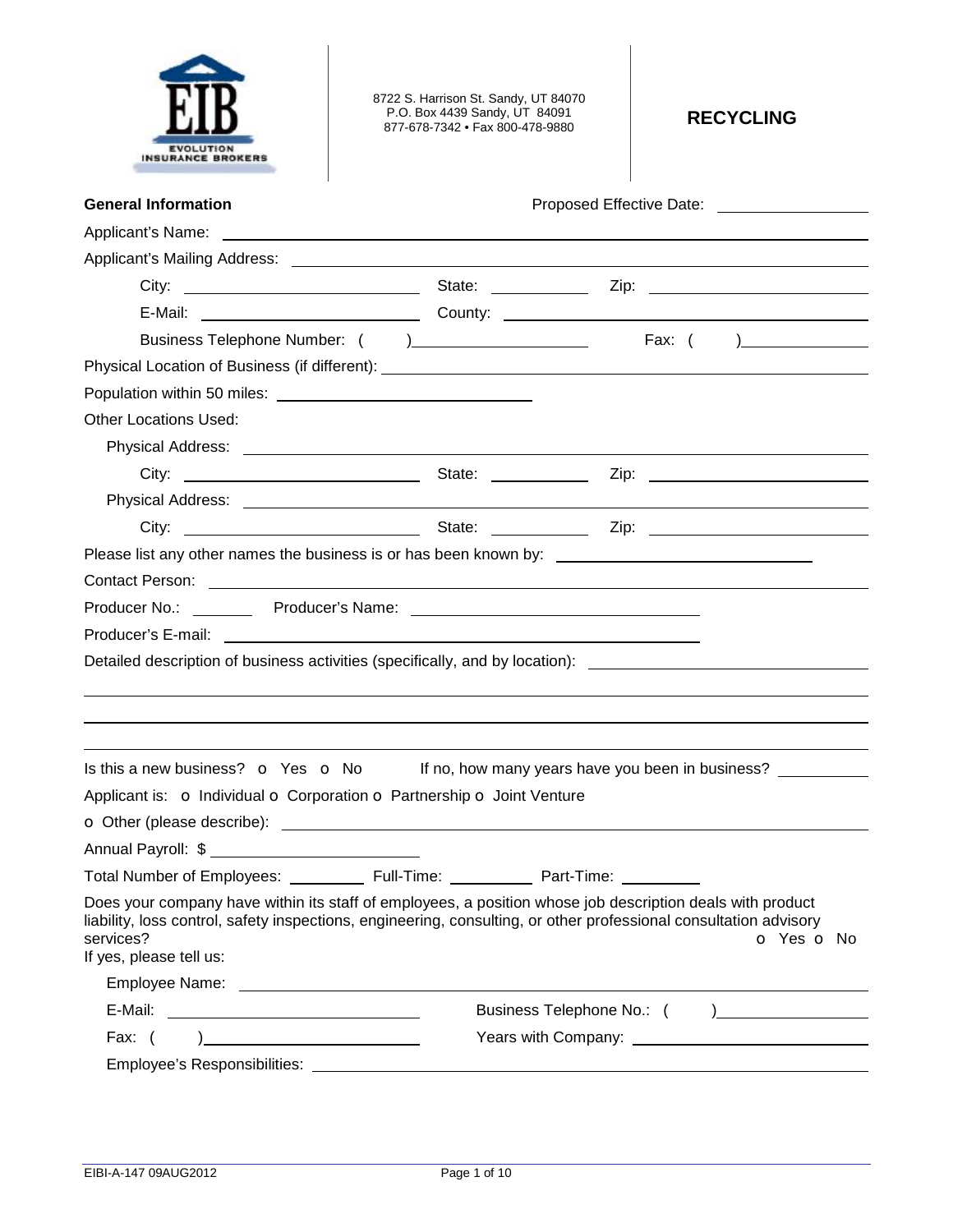### **1. Insurance History**

Who is your current insurance carrier (or your last if no current provider)? \_\_\_\_\_\_\_

Provide name(s) for all insurance companies that have provided Applicant insurance for the last three years:

|                                                                                                           | Coverage: | Coverage: | Coverage:  |
|-----------------------------------------------------------------------------------------------------------|-----------|-----------|------------|
| <b>Company Name</b>                                                                                       |           |           |            |
| <b>Expiration Date</b>                                                                                    |           |           |            |
| <b>Annual Premium</b>                                                                                     | \$        | \$        | \$         |
| Has the Applicant or any predecessor or related person or entity ever had a claim?                        |           |           | O Yes O No |
| Completed Claims and Loss History form attached (REQUIRED)?                                               |           |           | O Yes O No |
| Has the Applicant, or anyone on the Applicant's behalf, attempted to place this risk in standard markets? |           |           |            |
|                                                                                                           |           |           | O Yes O No |
| If the standard markets are declining placement, please explain why:                                      |           |           |            |

### **2. Desired Insurance**

#### **Coverage to be Quoted:**

- o General/Commercial Liability
- o Property
- o Inland Marine
- o Automobile

### **Limit of Liability - Professional Liability Coverage:**

| Per Act/Aggregate |                       |         | Per Person/Per Act/Aggregate    |
|-------------------|-----------------------|---------|---------------------------------|
| O                 | \$50,000/\$100,000    | $\circ$ | \$25,000/\$50,000/\$100,000     |
| $\mathbf o$       | \$150,000/\$300,000   | O       | \$75,000/\$150,000/\$300,000    |
| $\circ$           | \$250,000/\$1,000,000 | $\circ$ | \$100,000/\$250,000/\$1,000,000 |
| $\circ$           | \$500,000/\$1,000,000 | $\circ$ | \$250,000/\$500,000/\$1,000,000 |
| O                 | Other:                | $\circ$ | Other:                          |

# **Self Insured Retention (SIR):** o \$1,000 (Minimum) o \$1,500 o \$2,500 o \$5,000 o \$10,000

# **3. Business Activities**

1. What percent of your gross receipts are from the sale or processing of recyclable materials?

# $\%$

- 2. What materials do you collect?
	- o Metal o Fluorescent Tubes
		-
	- o Plastic o Chemical/Liquid

o Aluminum

o Rubber

- **o** Paper **o** Yard Waste
- o Glass o Cloth/Textiles
- -
- o Other:
- o Other: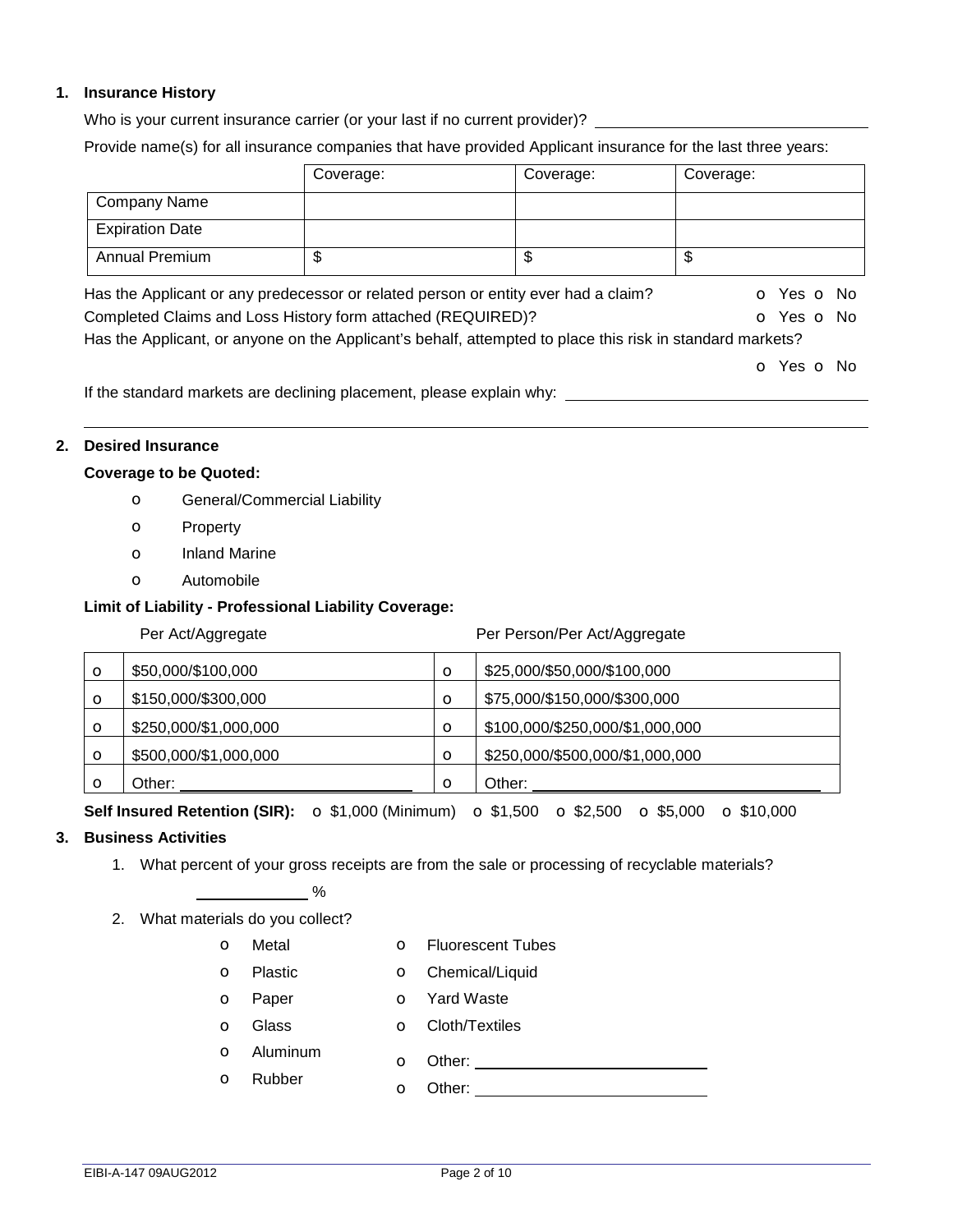| 3. | Do you have a formal safety program?<br>If yes, please attach a description of the program, and answer:                | <b>o</b> Yes <b>o</b> No |
|----|------------------------------------------------------------------------------------------------------------------------|--------------------------|
|    | Who is responsible for safety training? Explain: _______________________________<br>а.                                 |                          |
|    | What resources are committed to safety, safety training, employee health and wellness, etc.? ___<br>b.                 |                          |
|    | Attach copies of attendance logs for three recent safety training meetings and indicate the topics<br>с.<br>discussed. |                          |
|    | d. How are violations of the safety program and procedures handled? Explain: ________________                          |                          |
| 4. | Do you conduct formal safety inspections?                                                                              | <b>o</b> Yes <b>o</b> No |
|    |                                                                                                                        |                          |
| 5. | Is there any off-site work (i.e. demolition, salvage operations, etc.)                                                 | <b>o</b> Yes <b>o</b> No |
|    |                                                                                                                        |                          |
| 6. | Does your operation currently include a landfill?                                                                      | O Yes O No               |
|    | a. Has your operation previously included a landfill?                                                                  | o Yes o No               |
| 7. | Do you provide bins, dumpsters, or trailers at customer sites for collection purposes?                                 | O Yes O No               |
|    | If yes, how many?                                                                                                      |                          |
| 8. | Do you have any end products sold as "used"?                                                                           | <b>o</b> Yes <b>o</b> No |
|    | If yes, provide a description of those products, including any warranty:                                               |                          |
| 9. | Have you ever been cited by the EPA?                                                                                   | o Yes o No               |
|    |                                                                                                                        |                          |
|    | 10. Any collection of:                                                                                                 |                          |
|    | construction debris or scrap that contains asbestos or lead paint?<br>а.                                               | <b>o</b> Yes <b>o</b> No |
|    | batteries, oil, antifreeze, freon or tires?<br>b.                                                                      | <b>o</b> Yes <b>o</b> No |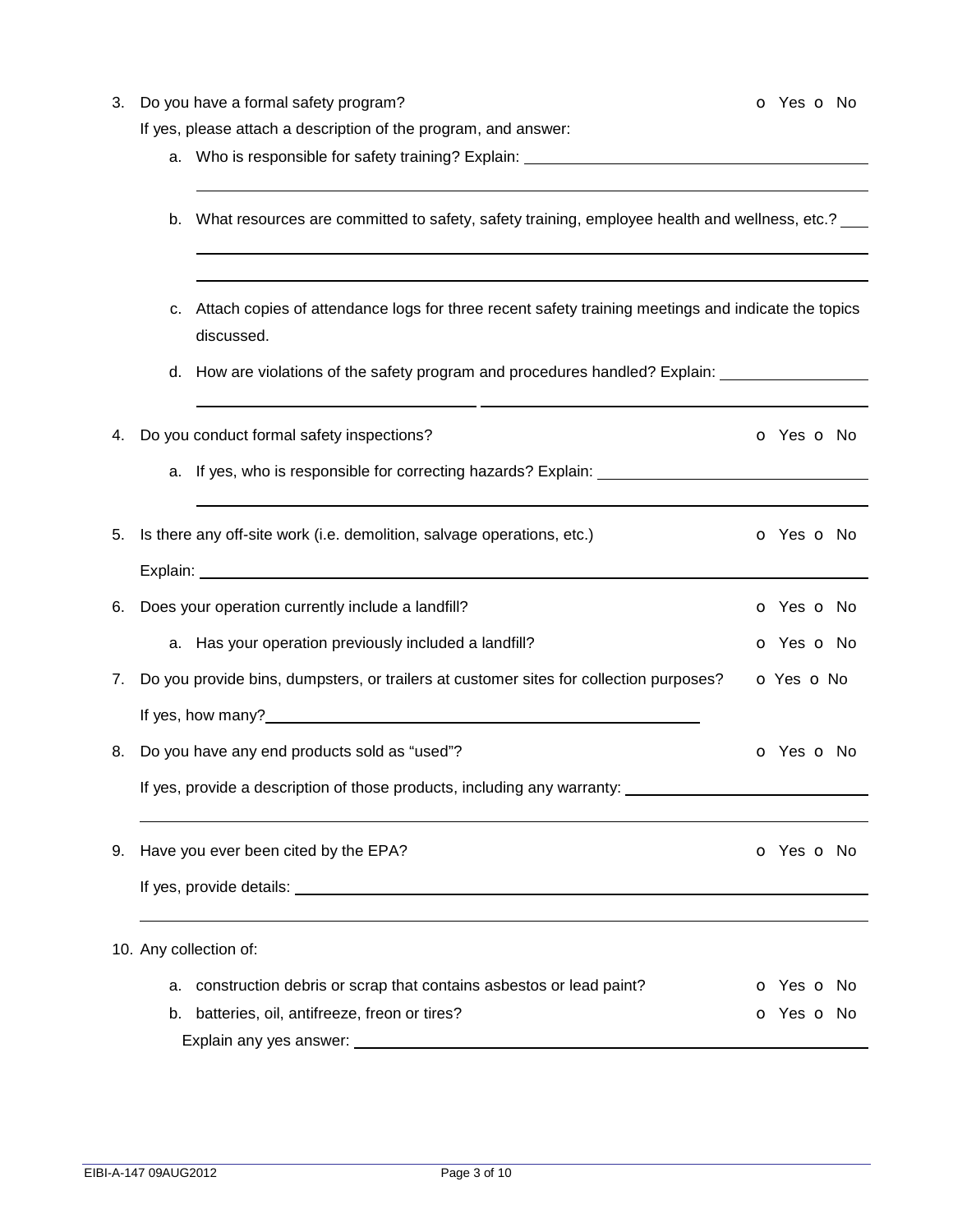|                   | materials?                  | 11. Does your operation include ship breaking, battery breaking, PCB transformers or handling of radioactive                                                                                                                         | O Yes O No               |                          |
|-------------------|-----------------------------|--------------------------------------------------------------------------------------------------------------------------------------------------------------------------------------------------------------------------------------|--------------------------|--------------------------|
|                   |                             |                                                                                                                                                                                                                                      |                          |                          |
|                   |                             | 12. Does your operation include scrapping automobiles?<br>If yes, answer:                                                                                                                                                            | <b>o</b> Yes <b>o</b> No |                          |
|                   |                             | a. What safety guidelines are in place for handling gasoline and motor oil in the automobiles?                                                                                                                                       |                          |                          |
|                   | b.                          | What is the procedure for handling unspent airbags? ____________________________                                                                                                                                                     |                          |                          |
|                   | c.                          | What environmental controls are in place to handle leached materials from engine blocks?                                                                                                                                             |                          |                          |
|                   | <b>Facility Information</b> |                                                                                                                                                                                                                                      |                          |                          |
|                   |                             | 13. Facility is: o Gated o Locked o Fenced o Lighted o Has motion detectors o Guarded                                                                                                                                                |                          |                          |
|                   |                             | If there is an attendant on duty, is the attendant trained in:                                                                                                                                                                       |                          |                          |
|                   |                             | a. Hazardous waste identification?                                                                                                                                                                                                   | o Yes o No               |                          |
|                   |                             | b. Hazardous waste detection?                                                                                                                                                                                                        | <b>o</b> Yes <b>o</b> No |                          |
|                   |                             | 14. Is facility open to the public?                                                                                                                                                                                                  | <b>o</b> Yes <b>o</b> No |                          |
|                   |                             |                                                                                                                                                                                                                                      |                          |                          |
|                   |                             | 15. Do vendors, customers and/or the general public deliver or pick up materials?                                                                                                                                                    |                          | <b>o</b> Yes <b>o</b> No |
|                   |                             | a. Are there safety guidelines posted regarding the delivery and pick up of materials? $\bullet$ Yes $\bullet$ No                                                                                                                    |                          |                          |
|                   |                             | 16. Is your facility used by other recyclers or trash haulers?                                                                                                                                                                       |                          | o Yes o No               |
|                   |                             | a. Is a release of liability form signed by anyone who pick up and deliver materials? $\bullet$ Yes $\bullet$ No                                                                                                                     |                          |                          |
|                   |                             | 17. Describe recyclable material storage: _________ % Inside __________ % Outside                                                                                                                                                    |                          |                          |
|                   |                             | 18. Do you have vacant land?                                                                                                                                                                                                         | o Yes o No               |                          |
|                   |                             | If yes, explain use: <u>example and the set of the set of the set of the set of the set of the set of the set of the set of the set of the set of the set of the set of the set of the set of the set of the set of the set of t</u> |                          |                          |
| <b>Automobile</b> |                             |                                                                                                                                                                                                                                      |                          |                          |
|                   |                             | 19. Do you comply with the U.S. Department of Transportation and any state-specific safety standards?                                                                                                                                |                          |                          |
|                   |                             |                                                                                                                                                                                                                                      | o Yes o No               |                          |
|                   |                             | 20. Do you pull MVR's on all drivers?                                                                                                                                                                                                | o Yes o No               |                          |
|                   |                             | 21. Are you required to provide an ICC filings?                                                                                                                                                                                      | o Yes o No               |                          |
|                   |                             |                                                                                                                                                                                                                                      |                          |                          |

- 22. Do you tarp or otherwise enclose loose material you transport? **O** Yes **O** No
- 23. Do you have a post-accident investigation policy? **but a contract of the Southern Contract Contract Contract Contract Contract Contract Contract Contract Contract Contract Contract Contract Contract Contract Contract C**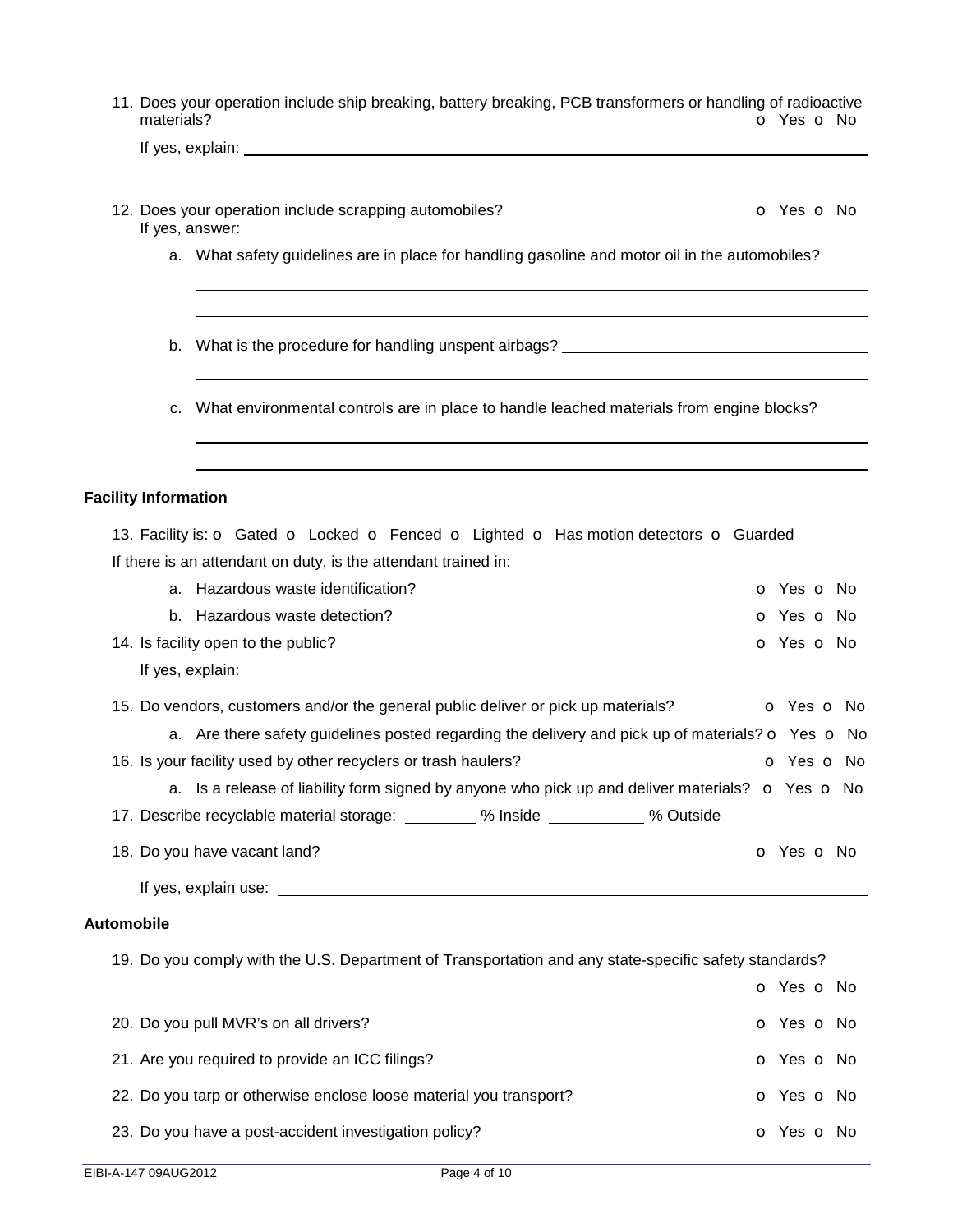|  |  | 24. Do you perform drug/alcohol testing? |  |
|--|--|------------------------------------------|--|
|  |  |                                          |  |

25. Describe vehicle maintenance program including frequency of service:

|                        |                                                                              |   |              | 27. What is radius of operations? o Less than 50 miles o 51-200 miles o More than 200 miles                                                                                                                                    |            |
|------------------------|------------------------------------------------------------------------------|---|--------------|--------------------------------------------------------------------------------------------------------------------------------------------------------------------------------------------------------------------------------|------------|
|                        | 28. What is average miles per year per vehicle?                              |   |              |                                                                                                                                                                                                                                |            |
|                        | 29. Are drivers trained in hazardous waste identification?                   |   |              |                                                                                                                                                                                                                                | o Yes o No |
|                        |                                                                              |   |              |                                                                                                                                                                                                                                |            |
| <b>Metal Recycling</b> |                                                                              |   |              |                                                                                                                                                                                                                                |            |
|                        | If you checked Metal in question 2, answer the questions in this section.    |   |              |                                                                                                                                                                                                                                |            |
|                        | 31. What percent of your receipts are from recycling:                        |   |              |                                                                                                                                                                                                                                |            |
| %                      | Iron/Steel                                                                   |   | ℅            | Chromium                                                                                                                                                                                                                       |            |
| %                      | Cadmium                                                                      |   | $\%$         | Lead                                                                                                                                                                                                                           |            |
| %                      | Mercury                                                                      |   | %            | Nickel                                                                                                                                                                                                                         |            |
| $\%$                   | Manganese                                                                    |   | $\%$         | Beryllium                                                                                                                                                                                                                      |            |
| $\%$                   | <b>Brass</b>                                                                 |   | $\%$         | Aluminium                                                                                                                                                                                                                      |            |
| $\%$                   | Copper                                                                       |   | $\%$         | Other: and the contract of the contract of the contract of the contract of the contract of the contract of the contract of the contract of the contract of the contract of the contract of the contract of the contract of the |            |
|                        | 32. Do you have radiation detection equipment in place?                      |   |              |                                                                                                                                                                                                                                | o Yes o No |
| а.                     | If yes, is the equipment: o fixed o hand-held                                |   |              |                                                                                                                                                                                                                                |            |
|                        | 33. Do you dismantle and/or recycle tanks?                                   |   |              |                                                                                                                                                                                                                                | O Yes O No |
| a.                     |                                                                              |   |              | If yes, how are tanks tested for residual contents? ____________________________                                                                                                                                               |            |
|                        | 34. Do you own or operation any of the following:                            |   |              |                                                                                                                                                                                                                                |            |
|                        | o Smelting Operation o Incinerator o Cogeneration facility                   |   |              |                                                                                                                                                                                                                                |            |
|                        | 35. If a smelting operation exists, what types of metals are being recycled? |   |              |                                                                                                                                                                                                                                |            |
| $\circ$                | <b>Steel</b>                                                                 | O | <b>Brass</b> |                                                                                                                                                                                                                                |            |

**o** Lead **o** Other: <u>contract of Others and Others and Others and Others and Others and Others and Others and Others and Others and Others and Others and Others and Others and Others and Others and Others and Others and Ot</u>

o Iron o Copper **o** Stainless Steel **o** Aluminium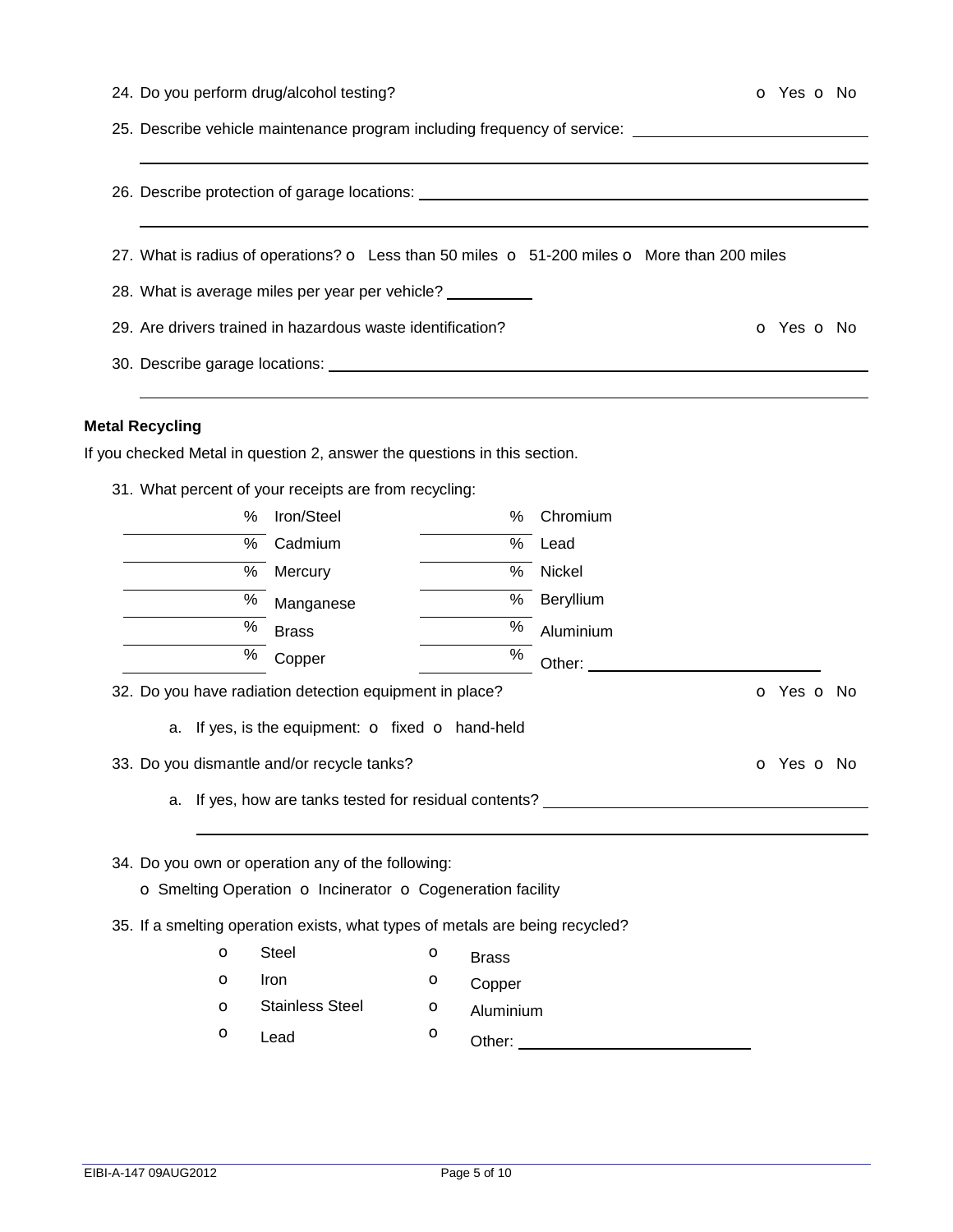36. Please list the production machinery:

| C. | Cost to replace: <u>example and contract and contract and contract and contract and contract and contract and contract of the set of the set of the set of the set of the set of the set of the set of the set of the set of the</u> |                          |
|----|--------------------------------------------------------------------------------------------------------------------------------------------------------------------------------------------------------------------------------------|--------------------------|
|    |                                                                                                                                                                                                                                      |                          |
|    | 37. What is the size of the largest motor running any equipment? ___________________________________                                                                                                                                 |                          |
|    | a. Do you have a spare?                                                                                                                                                                                                              | <b>o</b> Yes <b>o</b> No |
|    |                                                                                                                                                                                                                                      |                          |
|    | a. What is the lead time to obtain additional components? ______________________                                                                                                                                                     |                          |
|    | 39. Please attach a description of your production machinery maintenance policy and procedures.                                                                                                                                      |                          |
|    | 40. Is there a preventative maintenance program?                                                                                                                                                                                     | <b>o</b> Yes <b>o</b> No |
|    |                                                                                                                                                                                                                                      |                          |
|    |                                                                                                                                                                                                                                      |                          |
|    |                                                                                                                                                                                                                                      |                          |
|    | 43. What is the experience and training of the personnel who service the processing equipment?                                                                                                                                       |                          |
|    | 44. Where and how are flammables – including acetylene tanks – stored?                                                                                                                                                               |                          |
|    |                                                                                                                                                                                                                                      |                          |
|    |                                                                                                                                                                                                                                      |                          |
|    | a. Is there duplicity in the production process?                                                                                                                                                                                     | o Yes o No               |
|    | 47. List the number of:                                                                                                                                                                                                              |                          |
| а. | Working days per week:                                                                                                                                                                                                               |                          |
| b. | Shifts per day:<br><u> 1989 - Johann Barn, mars eta bainar eta bainar eta baina eta baina eta baina eta baina eta baina eta baina e</u>                                                                                              |                          |
| С. | Number of employees:                                                                                                                                                                                                                 |                          |
|    | 48. What is the experience level of the machinery operators? Letterman and the experience of the state of the machinery operators?                                                                                                   |                          |
|    | 49. Is equipment checked for hot spots at the end of each day?                                                                                                                                                                       | o Yes o No               |
| a. | Is the production machinery equipped with heat sensing devices?                                                                                                                                                                      | <b>o</b> Yes <b>o</b> No |
|    | 50. Number of incoming electric feeds, automatic switchover: ___________________                                                                                                                                                     |                          |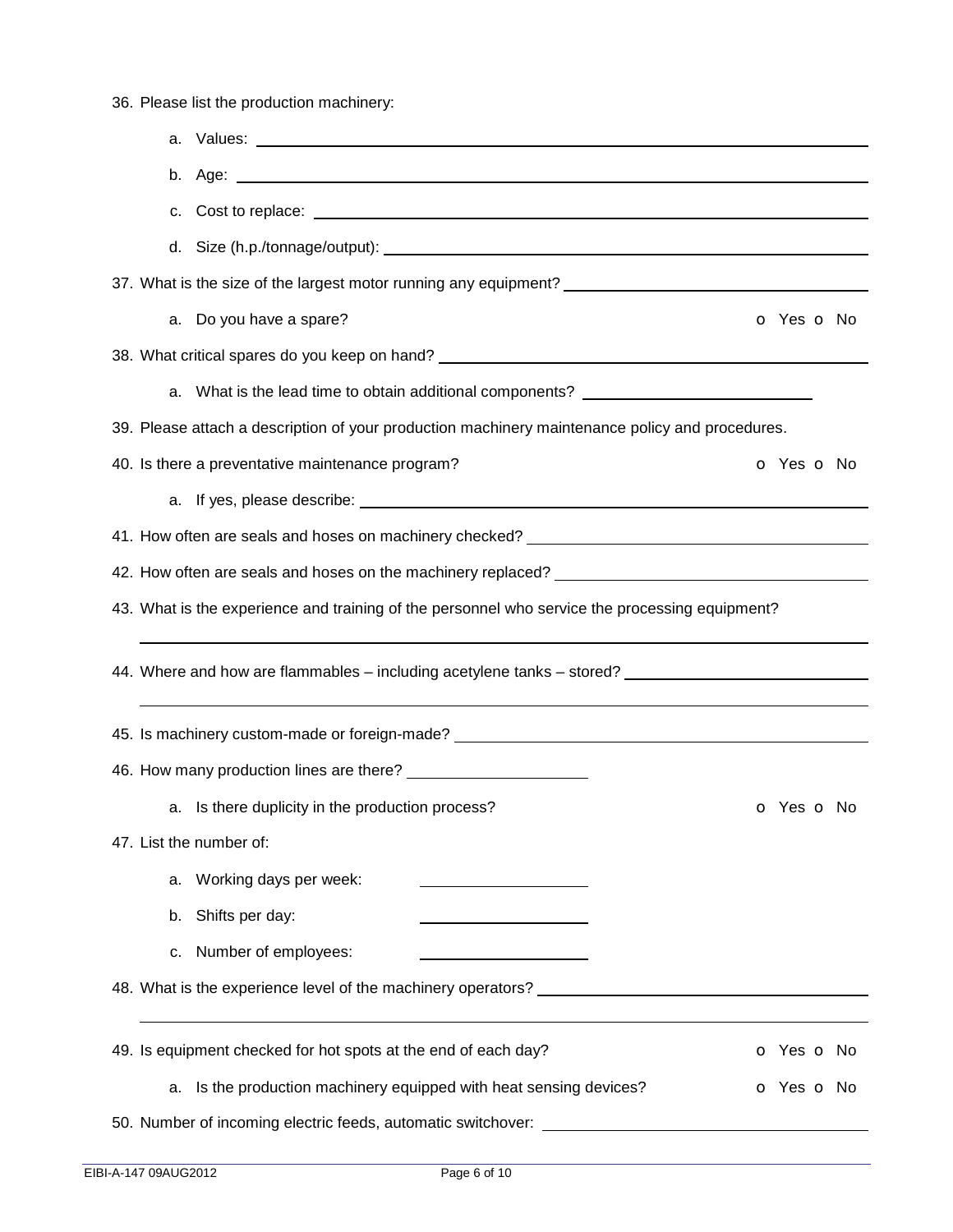|                           | a. Who owns the transformers? o Insured o Utility                                                                                  |            |
|---------------------------|------------------------------------------------------------------------------------------------------------------------------------|------------|
| b.                        |                                                                                                                                    |            |
|                           |                                                                                                                                    |            |
|                           |                                                                                                                                    |            |
|                           |                                                                                                                                    |            |
|                           | 52. Is emergency power available?                                                                                                  | o Yes o No |
|                           | 53. Are there any welding or cutting operations?                                                                                   | o Yes o No |
|                           |                                                                                                                                    |            |
|                           | b. If yes, what controls are in place to minimize fire potential? __________________________________                               |            |
| <b>Plastics Recycling</b> |                                                                                                                                    |            |
|                           | If you checked Plastics in question 2, answer the questions in this section.                                                       |            |
|                           | 54. What types of plastics do you recycle? Indicate percentage:                                                                    |            |
|                           | ______% Foamed _________% Hollow Plastic (bottles) __________% Molded Parts                                                        |            |
|                           | 55. What form are plastics in? Indicate percentage:                                                                                |            |
|                           | ____________% Pellets __________% Granules ________% Flakes                                                                        |            |
|                           | 26 Powders ________% Solids                                                                                                        |            |
|                           | 56. Indicate how plastics are stored previous to recycling:                                                                        |            |
| а.                        | What is the maximum height plastics are stored to?                                                                                 | Feet       |
| b.                        | Storage method: O Gaylord cartons<br><b>o</b> Loose piled <b>o</b> Solid piles                                                     |            |
| с.                        | Is storage inside?                                                                                                                 | o Yes o No |
|                           | 57. If storage is inside:                                                                                                          |            |
| а.                        | Is it in an area protected by automatic fire sprinklers?                                                                           | o Yes o No |
| b.                        | What building features would contain the spread of heat, smoke and flame from a fire?                                              |            |
|                           | <b>O</b> Fire walls <b>O</b> Partition Walls (block, brick, wood, dry wall, etc.) <b>O</b> Metal Walls<br>O Open unrestricted area |            |
| c.                        | How much of the floor space is used for storage of plastics? ___________________                                                   | Feet       |
|                           |                                                                                                                                    |            |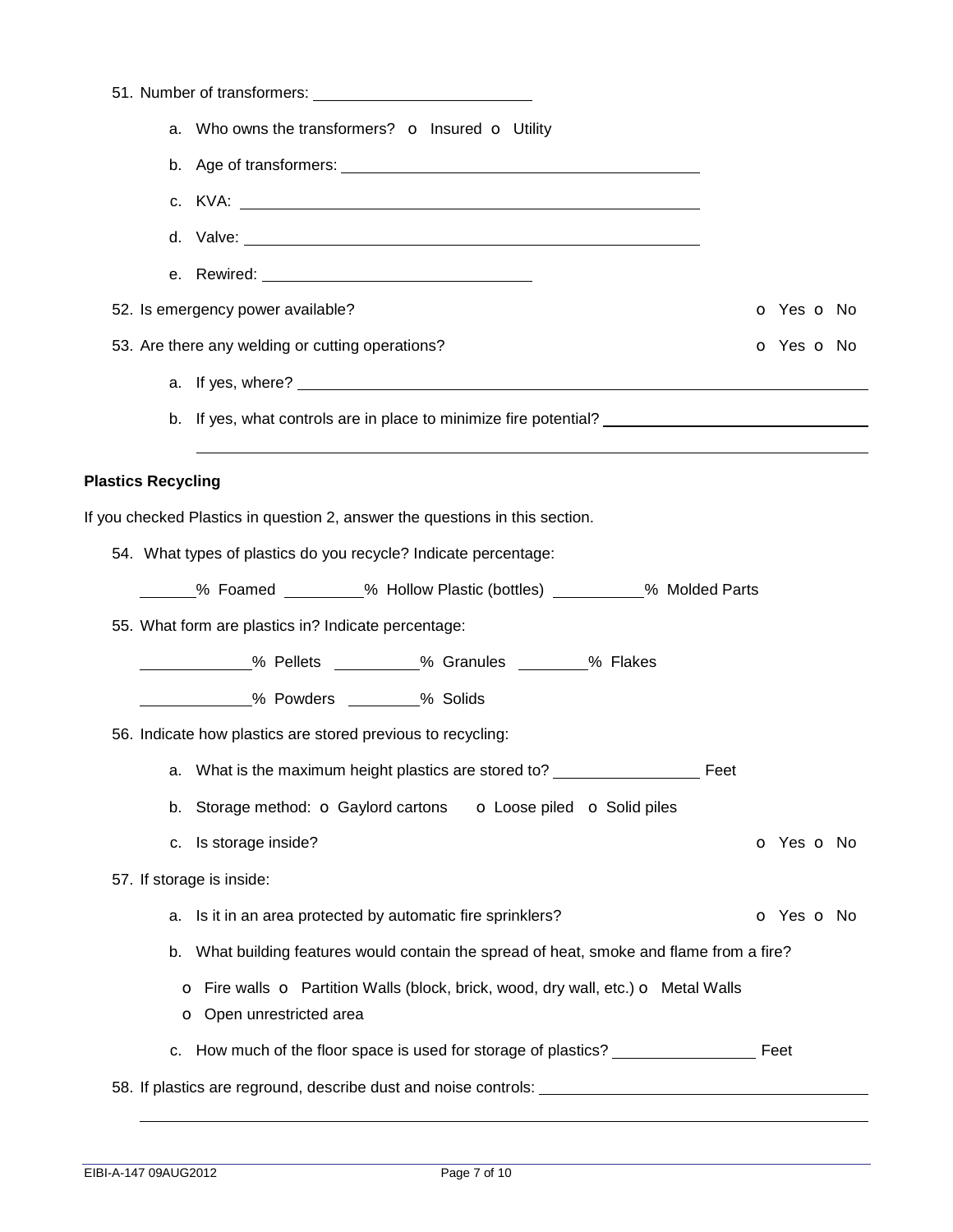| <b>Rubber Recycling</b> |                                                                                                                                                                                                                                |
|-------------------------|--------------------------------------------------------------------------------------------------------------------------------------------------------------------------------------------------------------------------------|
|                         | If you checked Rubber in question 2, answer the questions in this section.                                                                                                                                                     |
|                         | 60. What type of rubber products are handled, by percentage?                                                                                                                                                                   |
|                         | ________________% Tires ______________% Household Goods _________ % Extrusions                                                                                                                                                 |
|                         |                                                                                                                                                                                                                                |
|                         | 61. If tires are recycled, how are they stored? o On End o Overlapped o Inside o Outside                                                                                                                                       |
|                         | 62. If storage is inside:                                                                                                                                                                                                      |
|                         |                                                                                                                                                                                                                                |
| b.                      |                                                                                                                                                                                                                                |
| c.                      | Do automatic sprinklers protect the area?<br><b>o</b> Yes <b>o</b> No                                                                                                                                                          |
| d.                      | What building features would contain the spread of heat, smoke and flame from a fire?                                                                                                                                          |
|                         | O Fire walls O Partition Walls (block, brick, wood, dry wall, etc.)                                                                                                                                                            |
|                         | o Metal Walls o Open unrestricted area                                                                                                                                                                                         |
|                         | 63. If storage is outside, how close are tires stored to buildings? __________ feet                                                                                                                                            |
|                         | 64. Are rubber products reground?<br><b>o</b> Yes <b>o</b> No                                                                                                                                                                  |
|                         | 65. If rubber is reground:                                                                                                                                                                                                     |
| а.                      | Describe dust control features: example and a series of the series of the series of the series of the series of the series of the series of the series of the series of the series of the series of the series of the series o |
|                         |                                                                                                                                                                                                                                |
|                         |                                                                                                                                                                                                                                |
|                         |                                                                                                                                                                                                                                |
| <b>Paper Recycling</b>  | If you checked Paper in question 2, answer the questions in this section.                                                                                                                                                      |
|                         | 66. Describe the types of paper recycled, i.e. newsprint, magazines, telephone books, office refuse, etc.: ___                                                                                                                 |
|                         |                                                                                                                                                                                                                                |
|                         |                                                                                                                                                                                                                                |
|                         | 67. What is percentage of paper is stored inside buildings? _______ % Outside buildings? _______ %                                                                                                                             |
|                         | 68. For paper stored outside:                                                                                                                                                                                                  |
| a.                      | Is storage: <b>o</b> Closed <b>o</b> Open Array                                                                                                                                                                                |
| b.                      | How high is storage? _________ feet                                                                                                                                                                                            |
|                         | c. How many square feet are used for storage?<br>feet                                                                                                                                                                          |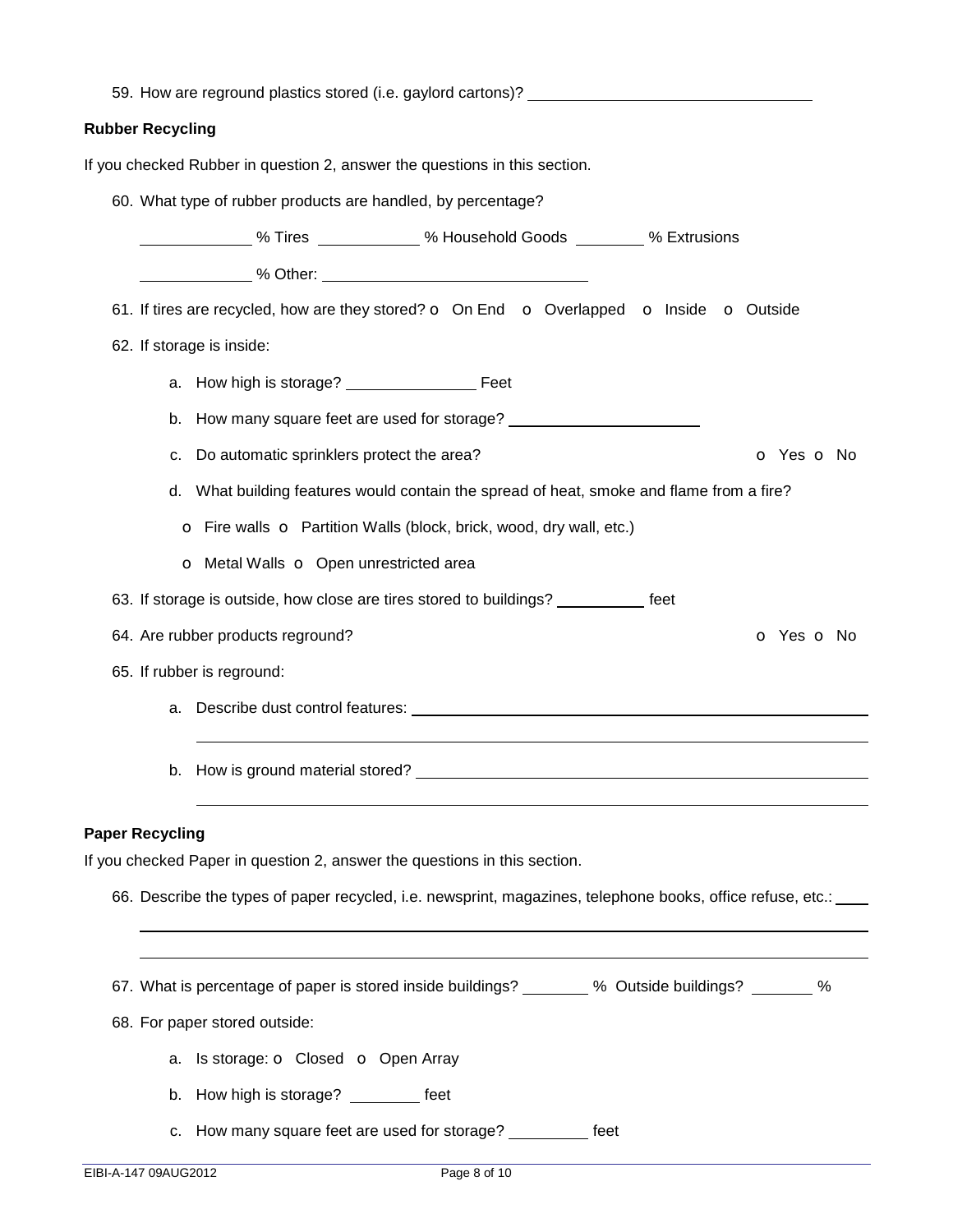|    | d. Are water hoses or pressurized fire extinguishers winterized where necessary?                             |                          |
|----|--------------------------------------------------------------------------------------------------------------|--------------------------|
|    | Water hoses: O Yes O No<br>Fire extinguishers: O Yes O No                                                    |                          |
| е. | Describe how paper stored outside is secured against vandalism or arson: _______________                     |                          |
|    | 69. For inside storage:                                                                                      |                          |
| а. | Is there a wet-pip fire sprinkler system?                                                                    | O Yes O No               |
| b. | How high is storage? _________ Feet                                                                          |                          |
| c. | How many square feet are used for storage? ___________ Feet                                                  |                          |
| d. | What building features would contain the spread of heat, smoke and flame from a fire?                        |                          |
|    | O Fire walls O Partition Walls (block, brick, wood, dry wall, etc.)                                          |                          |
|    | o Metal Walls o Open unrestricted area                                                                       |                          |
| е. | Are there any smoke, heat or similar fire detection devices installed in inside areas?                       |                          |
|    |                                                                                                              | <b>o</b> Yes <b>o</b> No |
|    | 1. Are fire detection devices monitored by a central or normally attended station?                           |                          |
|    |                                                                                                              | o Yes o No               |
|    | 70. If paper is shredded and baled, described dust an noise controls: ______________________________         |                          |
|    |                                                                                                              |                          |
|    | 71. Is smoking prohibited throughout the premises?                                                           | o Yes o No               |
|    | 72. Are hot work permits used for welding and cutting operations?                                            | o Yes o No               |
|    | If yes, attach a copy.                                                                                       |                          |
|    | 73. Who is responsible for fire watch activity during welding/cutting operations?                            |                          |
|    | 74. Have employees been trained in the use of fire-fighting appliances?                                      | <b>o</b> Yes <b>o</b> No |
|    | 75. Any collection or disposal of sensitive or confidential documents?                                       | O Yes O No               |
|    | If yes, please attach a copy of sample contract, and describe controls in place to maintain confidentiality. |                          |

#### **REPRESENTATIONS AND WARRANTIES**

The "Applicant" is the party to be named as the "Insured" in any insuring contract if issued. By signing this Application, the Applicant for insurance hereby represents and warrants that the information provided in the Application, together with all supplemental information and documents provided in conjunction with the Application, is true, correct, inclusive of all relevant and material information necessary for the Insurer to accurately and completely assess the Application, and is not misleading in any way. The Applicant further represents that the Applicant understands and agrees as follows: (i) the Insurer can and will rely upon the Application and supplemental information provided by the Applicant, and any other relevant information, to assess the Applicant's request for insurance coverage and to quote and potentially bind, price, and provide coverage; (ii) the Application and all supplemental information and documents provided in conjunction with the Application are warranties that will become a part of any coverage contract that may be issued; (iii) the submission of an Application or the payment of any premium does not obligate the Insurer to quote, bind, or provide insurance coverage; and (iv) in the event the Applicant has or does provide any false, misleading, or incomplete information in conjunction with the Application, any coverage provided will be deemed void from initial issuance.